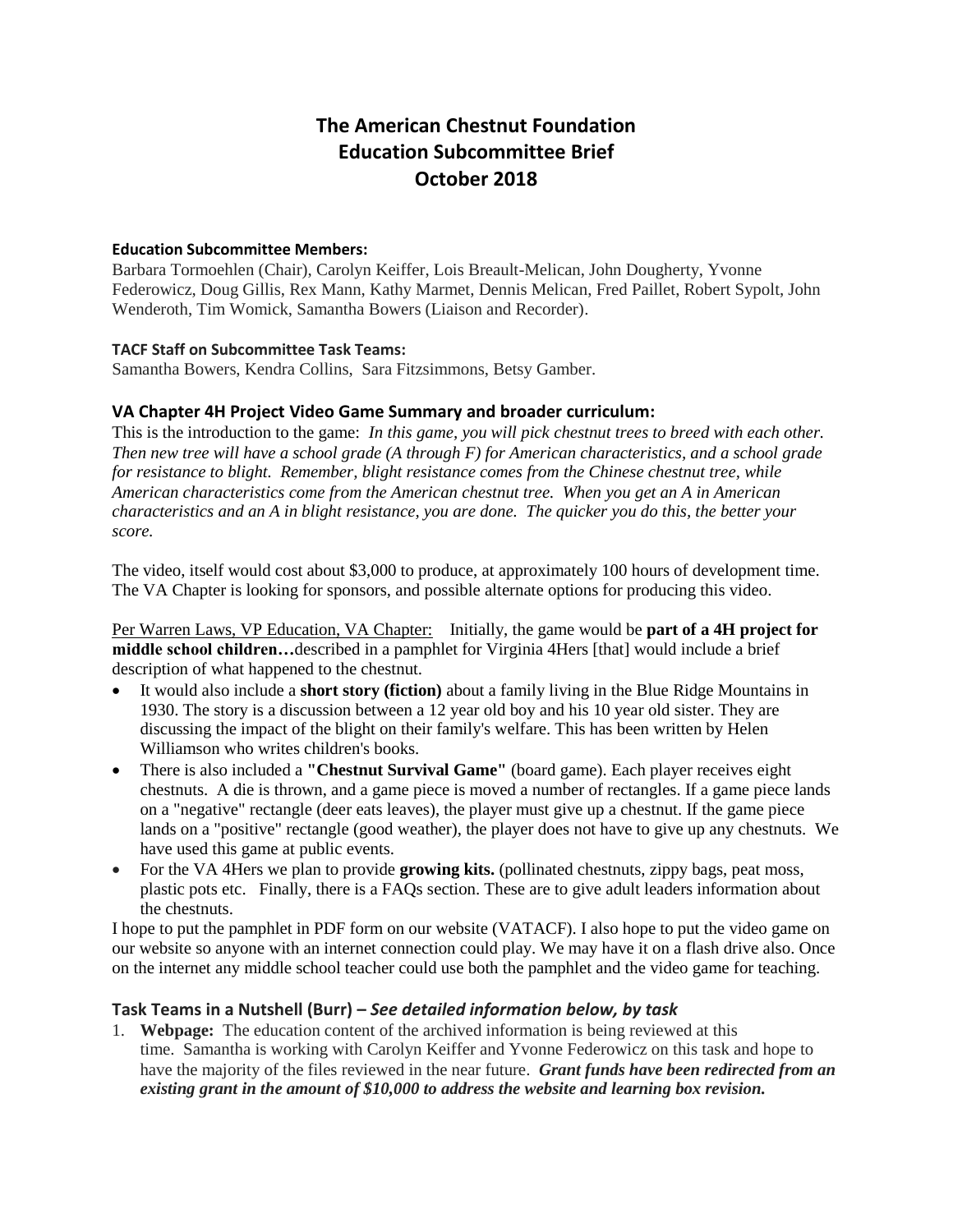- 2. **Chapter Reporting:** Betsy and several folks from the task force are working on this front to ensure that online chapter reporting of educational accomplishment is consistent across the chapters and with the same components
- 3. **Student Education Program:** The youth education subcommittee members met by conference call to discuss developing and capturing youth educational program efforts.
- 4. **Learning Box Revision:** The Learning Box effort has been divided in two components information content and artifacts of the BOX. We will be conducting a phone survey within the month of those who currently hold a box, and are looking at alternatives in development of the box, moving forward. The content effort will be longer term, involves the webpage task force. Content experts are Samantha Bowers, Sara Fitzsimmons, and Kendra Collins.

# **More Detailed information by Task Team:**

### *Webpage:*

- The task force will conduct an initial review, then ask each of the four RSCs (Sara, Kendra, Tom and Ben) to review and provide input to Samantha, Yvonne, and Carolyn.
- Will need to determine if we are committed to a snapshot in time or maintaining the education webpage as a living site, with updates and additions as needed.
- Many of the links are not necessarily TACF material. It would be helpful to have year produced, who authored, comment on inadequacies.
- **ACTION: Samantha, Yvonne, and Carolyn will review and critique the spreadsheet documents identifying whether a file should be updated or simply archived.**
- **ACTION: Following review, the task force will identify categories and headings for the webpage. The education webpage will maintain the same format as the other TACF webpages on the recently revamped website. This is KEY.**
- The task force will NOT address actual page content until the higher level has been identified and the current information reviewed.
- BE SIMPLE and intuitive resources for teachers, resources for growers, resources for members, resources for learning box, etc. Don't get overly complicated. If too much, people don't see it. Carolyn: Not a webpage designer, but if gets complicated quickly, then not useful. Need to be more straightforward.

## *Chapter Reporting:*

Development of Online Reporting Tools and Training:

- **Step 1:** TACF staff will research the various methods and programs related to online reporting and develop a test product(s). Task Force members will be asked to test these products and provide feedback to staff. TACF staff will then incorporate any changes into the chosen and completed tool.
- **Step 2:** On behalf of the Education Task Force, staff will email and provide this "test" reporting tool to all chapter leadership and ask them or their designee to join a scheduled conference call to discuss the product and the importance of activity reporting in general. A structured plan going forward in terms of a reporting timeline will be very important. A formal agenda will be discussed before the call.
- **Step 3:** The new reporting tool will be launched in early fall with the goal of securing this information in time for the 2018 Annual Report.
- **Step 4:** In January, 2019, staff will update the Education Task Force on how many chapters utilized the new reporting tool, outcomes and next steps.